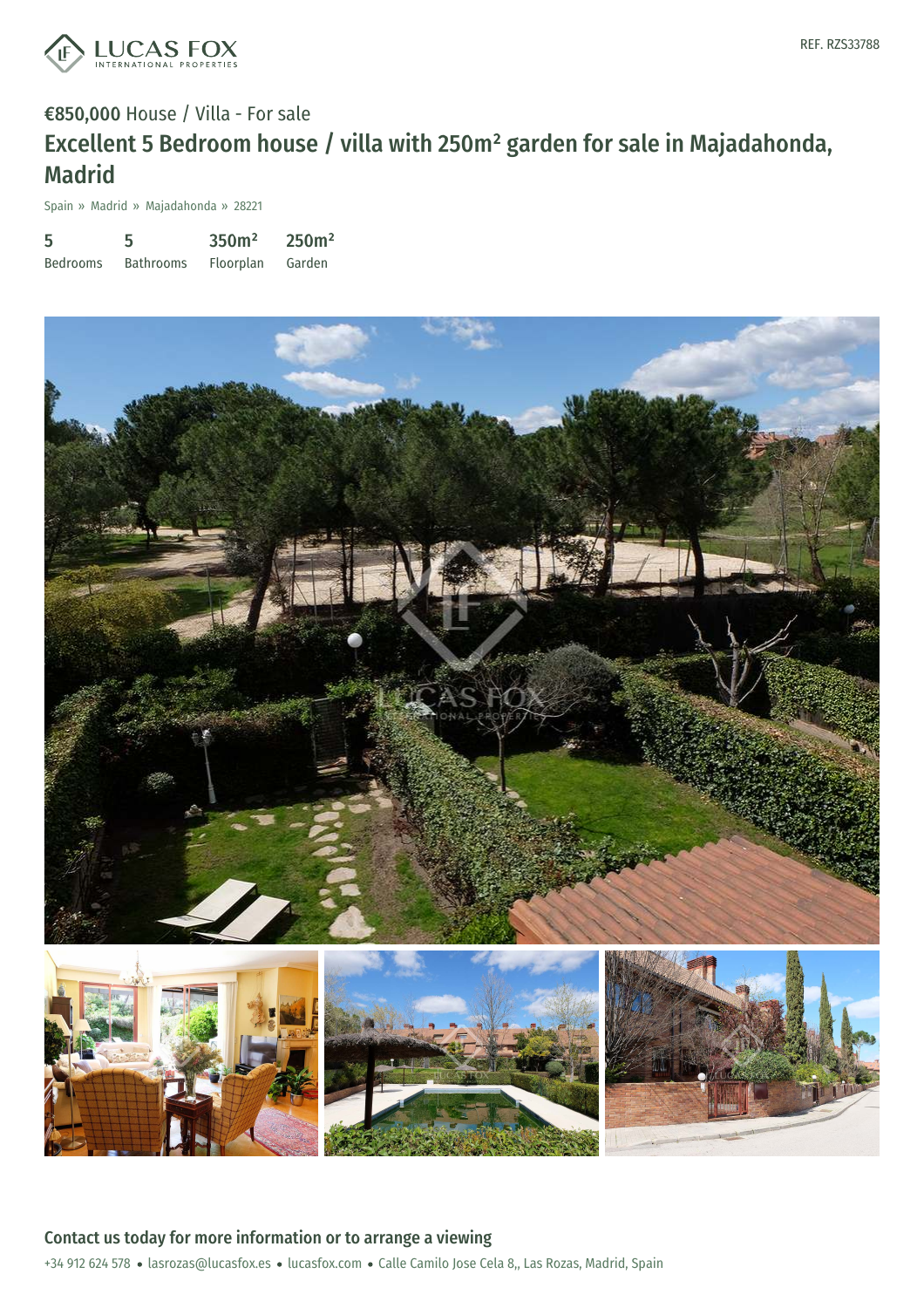

## €850,000 House / Villa - For sale Excellent 5 Bedroom house / villa with 250m² garden for sale in Majadahonda, Madrid

Spain » Madrid » Majadahonda » 28221

5 Bedrooms 5 Bathrooms 350m² Floorplan 250m² Garden

**OVERVIEW** 

## Wonderful semi-detached house of 330 m² with a garden and pool for sale in a large green setting in Majadahonda.

Lucas Fox Las Rozas is pleased to present this wonderful 330 m² semi-detached house in Plantío Majadahonda, less than 20 minutes from Madrid. The house has four bedrooms with fitted wardrobes, one of them with its own bathroom and dressing room, as well as an attic/bedroom with private bathroom, gallery, garden and large community spaces.

On the ground floor, we find the hall with a large wardrobe and toilet, which leads to the kitchen and the spacious living-dining room with access to an 80 m² garden. The living room has a fireplace and allows us to enjoy wonderful views of Cerro del Aire.

On the first floor, we find the night area that houses four large bedrooms, one of them with a private bathroom and dressing room, as well as another bathroom. From this floor we access the attic, with a 25  $m<sup>2</sup>$  bedroom, which has a dressing room and its own bathroom as well as a wonderful terrace.

On the semi-basement floor we have a living room, a cellar, a toilet and a garage with space for two vehicles.

The house is located within a private urbanization with beautiful green gardens and a large swimming pool, all in excellent condition. Each house has a natural stone path to the community's enjoyment area.

In summary, it is an excellent house for families who wish to live in a familiar environment, well [connected](mailto:lasrozas@lucasfox.es) and very [close](https://www.lucasfox.com) to the centre of Madrid, surrounded by natural green spaces.

Contact us to organize a visit. You can also visit us at our Lucas Fox Property Lounge, at Calle Camilo José Cela 8, Las Rozas or on Instagram @lucasfox.lasrozas.



[lucasfox.com/go/rzs33788](https://www.lucasfox.com/go/rzs33788)

Garden, Swimming pool, Terrace, Marble flooring, Natural light, Wooden flooring, Parking, Alarm, Built-in wardrobes, Chill out area, Double glazing, Equipped Kitchen, Exterior, Fireplace, Heating, Library, Pet-friendly, Storage room, Transport nearby, Utility room, Views, Walk-in wardrobe, Well